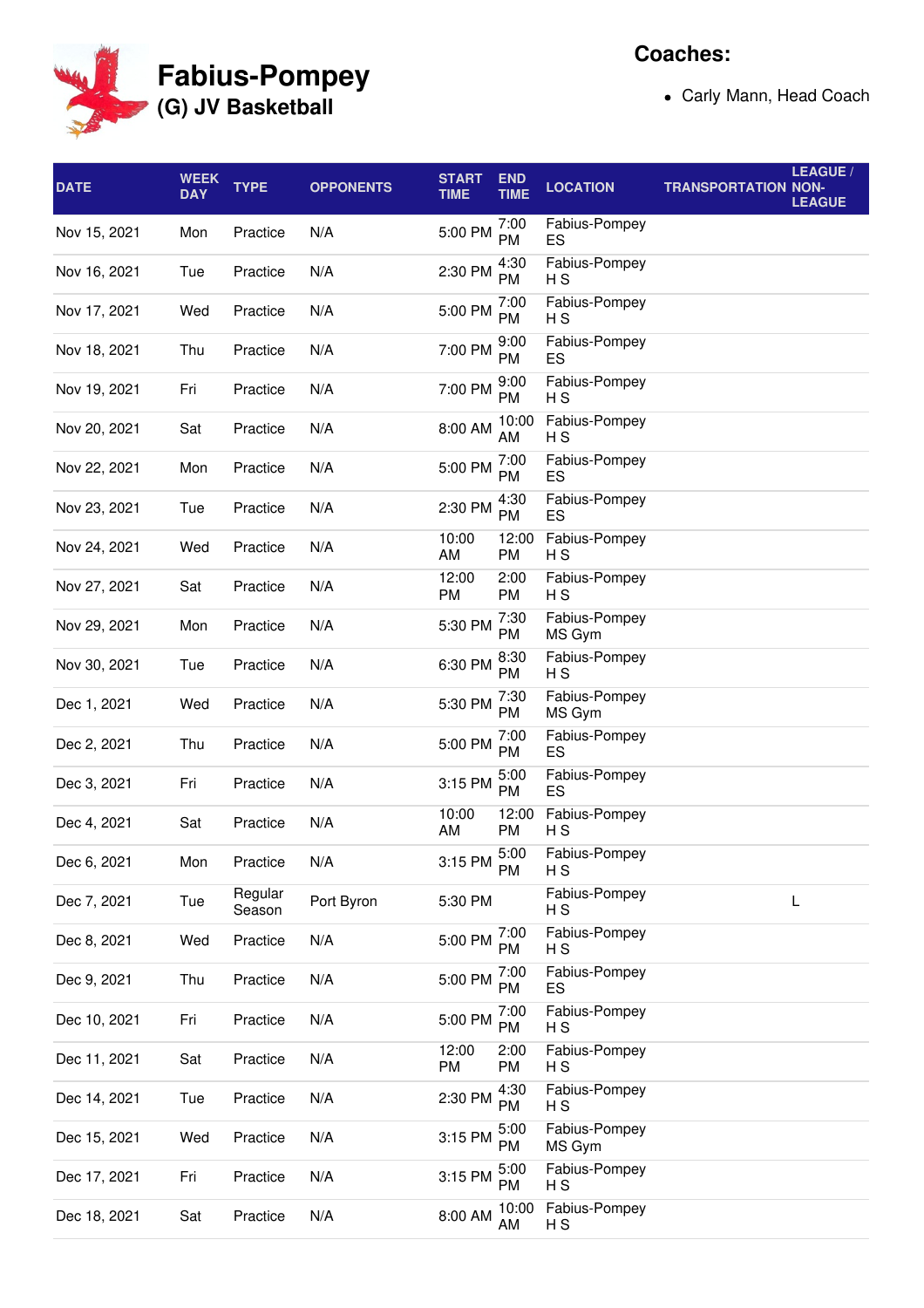| <b>DATE</b>              | <b>WEEK</b><br><b>DAY</b> | <b>TYPE</b>       | <b>OPPONENTS</b>               | <b>START</b><br><b>TIME</b> | <b>END</b><br><b>TIME</b> | <b>LOCATION</b>                 | <b>TRANSPORTATION NON-</b> | LEAGUE /<br><b>LEAGUE</b> |
|--------------------------|---------------------------|-------------------|--------------------------------|-----------------------------|---------------------------|---------------------------------|----------------------------|---------------------------|
| Dec 20, 2021             | Mon                       | Practice          | N/A                            | 5:00 PM                     | 7:00<br><b>PM</b>         | Fabius-Pompey<br>H S            |                            |                           |
| Dec 22, 2021             | Wed                       | Practice          | N/A                            | 3:15 PM                     | 5:00<br>PM                | Fabius-Pompey<br>H <sub>S</sub> |                            |                           |
| Dec 23, 2021             | Thu                       | Practice          | N/A                            | 2:30 PM                     | 4:30<br><b>PM</b>         | Fabius-Pompey<br>ES             |                            |                           |
| Dec 30, 2021             | Thu                       | Practice          | N/A                            | 3:00 PM                     | 5:00<br>PM                | Fabius-Pompey<br>НS             |                            |                           |
| Jan 3, 2022              | Mon                       | Practice          | N/A                            | 5:00 PM                     | 7:00<br>PM                | Fabius-Pompey<br>H S            |                            |                           |
| Jan 4, 2022              | Tue                       | Practice          | N/A                            | 4:30 PM                     | 6:30<br><b>PM</b>         | Fabius-Pompey<br>ES             |                            |                           |
| Jan 5, 2022              | Wed                       | Practice          | N/A                            | 5:00 PM                     | 7:00<br>PM                | Fabius-Pompey<br>ES             |                            |                           |
| Jan 7, 2022              | Fri                       | Practice          | N/A                            | 3:15 PM                     | 5:00<br><b>PM</b>         | Fabius-Pompey<br>H S            |                            |                           |
| Jan 10, 2022             | Mon                       | Practice          | N/A                            | 5:00 PM                     | 7:00<br><b>PM</b>         | Fabius-Pompey<br>H <sub>S</sub> |                            |                           |
| Jan 11, 2022             | Tue                       | Practice          | N/A                            | 2:30 PM                     | 4:30<br><b>PM</b>         | Fabius-Pompey<br>H <sub>S</sub> |                            |                           |
| Jan 12, 2022             | Wed                       | Practice          | N/A                            | 3:15 PM                     | 5:00<br><b>PM</b>         | Fabius-Pompey<br>ES             |                            |                           |
| Jan 13, 2022             | Thu                       | Regular<br>Season | Pulaski                        | 5:30 PM                     |                           | Fabius-Pompey<br>H <sub>S</sub> |                            | L                         |
| Jan 14, 2022             | Fri                       | Practice          | N/A                            | 3:15 PM                     | 5:00<br>PM.               | Fabius-Pompey<br>H S            |                            |                           |
| Jan 17, 2022             | Mon                       | Practice          | N/A                            | 6:00 PM                     | 8:00<br><b>PM</b>         | Fabius-Pompey<br>H S            |                            |                           |
| Jan 19, 2022             | Wed                       | Practice          | N/A                            | 3:15 PM                     | 5:00<br><b>PM</b>         | Fabius-Pompey<br>НS             |                            |                           |
| Jan 20, 2022             | Thu                       | Regular<br>Season | Onondaga Central 5:30 PM       |                             |                           | Fabius-Pompey<br>H S            |                            | L                         |
| Jan 21, 2022             | Fri                       | Practice          | N/A                            | 5:00 PM $\frac{7:00}{n}$    | <b>PM</b>                 | Fabius-Pompey<br>ES             |                            |                           |
| Jan 24, 2022             | Mon                       | Practice          | N/A                            | 3:15 PM                     | 5:00<br>PM                | Fabius-Pompey<br>НS             |                            |                           |
| Jan 26, 2022             | Wed                       | Practice          | N/A                            | 3:15 PM                     | 5:00<br><b>PM</b>         | Fabius-Pompey<br>НS             |                            |                           |
| Jan 27, 2022             | Thu                       | Regular<br>Season | Tully                          | 5:30 PM                     |                           | Fabius-Pompey<br>НS             |                            | L                         |
| Jan 28, 2022             | Fri                       | Practice          | N/A                            | 3:15 PM                     | 5:00<br><b>PM</b>         | Fabius-Pompey<br>H <sub>S</sub> |                            |                           |
| Jan 31, 2022             | Mon                       | Practice          | N/A                            | 3:15 PM                     | 5:00<br><b>PM</b>         | Fabius-Pompey<br>ES             |                            |                           |
| Feb 1, 2022              | Tue                       | Regular<br>Season | Weedsport                      | 5:30 PM                     |                           | Fabius-Pompey<br>H <sub>S</sub> |                            | L                         |
| Feb 2, 2022              | Wed                       | Practice          | N/A                            | 5:00 PM                     | 7:00<br><b>PM</b>         | Fabius-Pompey<br>H <sub>S</sub> |                            |                           |
| Feb 4, 2022              | Fri                       | Practice          | N/A                            | 3:15 PM                     | 5:00<br><b>PM</b>         | Fabius-Pompey<br>H <sub>S</sub> |                            |                           |
| POSTPONED Feb<br>4, 2022 | Fri                       | Regular<br>Season | Madison                        | 6:00 PM                     |                           | Fabius-Pompey<br>H <sub>S</sub> |                            | NL                        |
| Feb 7, 2022              | Mon                       | Practice          | N/A                            | 5:00 PM                     | 7:00<br>PM                | Fabius-Pompey<br>ES             |                            |                           |
| Feb 8, 2022              | Tue                       | Regular<br>Season | Cato-Meridian<br>(Blue Devils) | 4:00 PM                     | 5:15<br><b>PM</b>         | Fabius-Pompey<br>H S            |                            | L                         |
| Feb 9, 2022              | Wed                       | Practice          | N/A                            | 3:15 PM                     | 5:00<br>PM                | Fabius-Pompey<br>H S            |                            |                           |